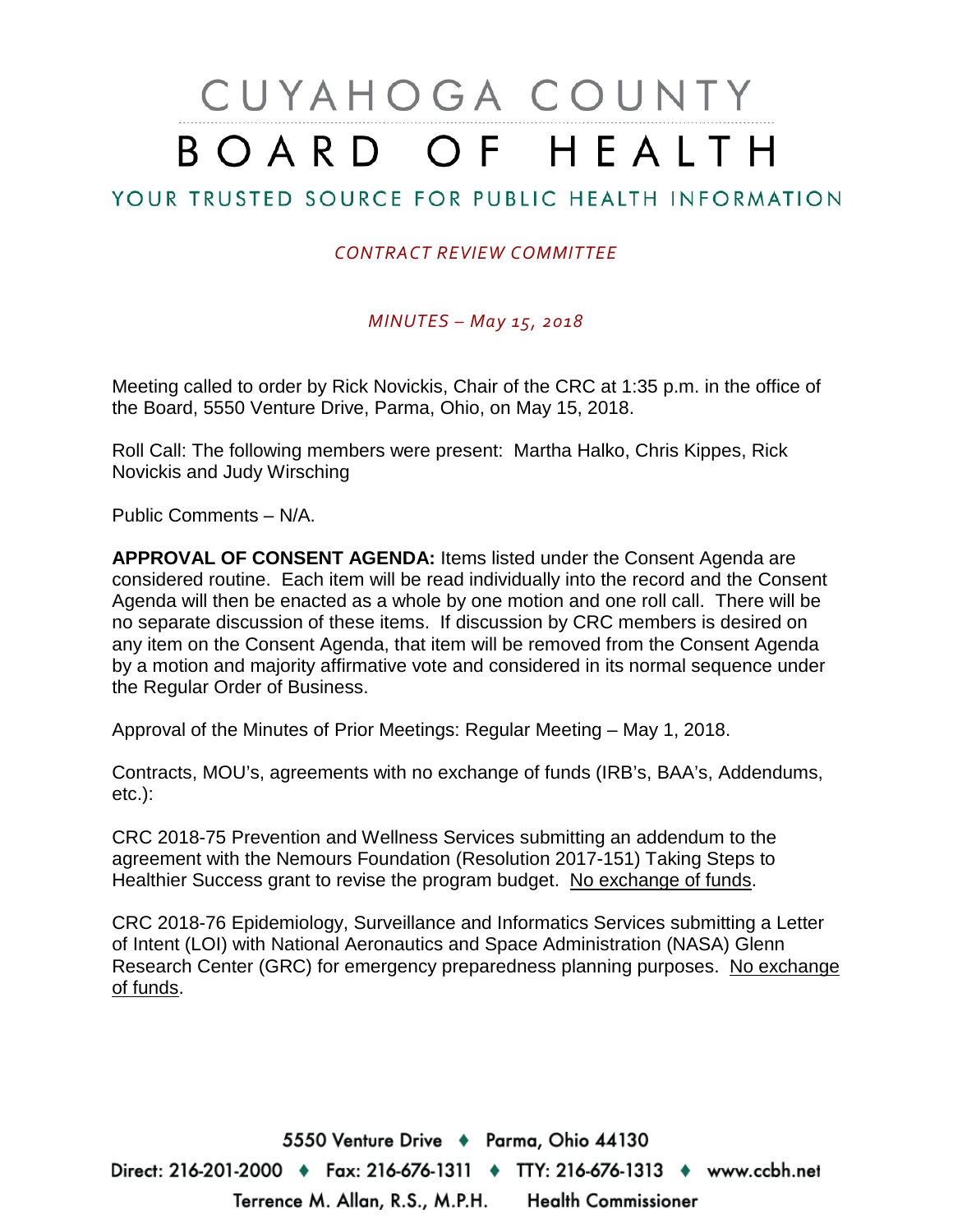CRC 2018-77 Epidemiology, Surveillance and Informatics Services submitting a statement of promulgation with regards to the CCBH Emergency Response Plan (ERP). No exchange of funds.

It was moved by Judy Wirsching, seconded by Chris Kippes, that the consent agenda, including the minutes of the May 1, 2018 Regular CRC meeting be approved.

The Secretary called the roll:

Ayes: Martha Halko, Chris Kippes, Rick Novickis and Judy Wirsching

#### **CONTRACTS AND AWARDS:**

Tabled Items

None

New Items For Review

Bid/Quote Openings ≥ \$25,000.00

None

Bid/Quote Openings < \$25,000.00

Bid Opening presented by: Judy Wirsching

It was moved by Chris Kippes, seconded by Martha Halko that the following quote (CRC 2018-78) for Assistant Medical Director services be accepted as the lowest and best, and that a recommendation that a contract be awarded to Arlene Elizabeth Dent, M.D. at a rate of \$135.00 per hour be submitted to the Board for approval (ref. enclosed).

The Secretary called the roll:

Ayes: Martha Halko, Chris Kippes, Rick Novickis and Judy Wirsching

Expenditures: Contracts up to \$25,000.00

It was moved by Judy Wirsching, seconded by Martha Halko that the addendums (CRC 2018-79) to the following contracts (Resolution 2018-50) under the HRSA Ryan White Part A Program grant be approved:

5550 Venture Drive + Parma, Ohio 44130 Direct: 216-201-2000 ♦ Fax: 216-676-1311 ♦ TTY: 216-676-1313 ♦ www.ccbh.net Terrence M. Allan, R.S., M.P.H. **Health Commissioner**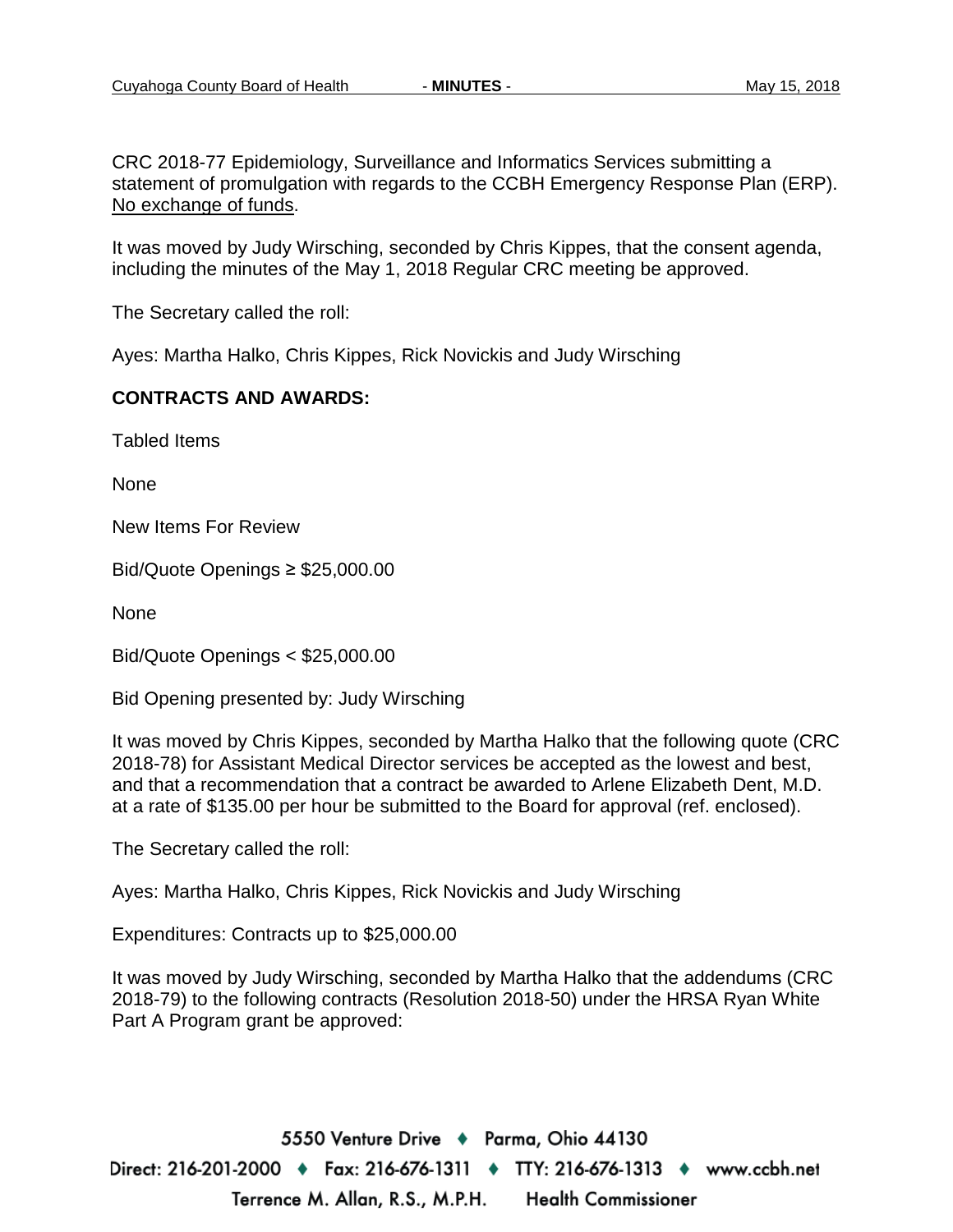|                                                  | Amount to be paid to<br>not to exceed: |            |
|--------------------------------------------------|----------------------------------------|------------|
|                                                  | From                                   | 10         |
| <b>Family Planning Services of Lorain County</b> | \$3,310.00                             | \$7,194.00 |
| Near West Side Multi Service Corp                | \$3,442.00                             | \$7,482.00 |

Presented by: Melissa Rodrigo

Purpose: To provide services to low-income, uninsured and underinsured HIV positive persons

Funding Source: 100% reimbursable through the FY2019 HRSA Ryan White grant

The Secretary called the roll:

Ayes: Martha Halko, Chris Kippes, Rick Novickis and Judy Wirsching

It was moved by Martha Halko, seconded by Chris Kippes that the contracts (CRC 2018-80) with the following agencies under the ODH 2018 Injury Prevention grant from May 1, 2018 through December 31, 2018 be approved:

|                                            | Amount to be paid to |  |
|--------------------------------------------|----------------------|--|
|                                            | not to exceed:       |  |
| <b>Coshocton Behavioral Health Choices</b> | \$5,000.00           |  |
| <b>Kettering Medical Center</b>            | \$5,000.00           |  |
| Mercy Health Cincinnati                    | \$5,000.00           |  |
| Miami County Public Health                 | \$5,000.00           |  |

Presented by: April Vince

Purpose: To provide mini-grants utilizing supplemental funding provided by ODH. The funds will support the following services:

Coshocton Behavioral Health Choices - Create informational cards and stickers to be distributed through local pharmacies. This project will help to increase drug disposal awareness.

Kettering Medical Center - Provide educational materials to outpatient providers for the evidence based opioid alternative pathway named PAUSE, to promote opioid alternative pathways for providers in outpatient settings.

Mercy Health Cincinnati LLC - Purchase drug disposal pouches for distribution for safe disposing of unused Rx Meds.

Miami County Public Health - Purchase drug disposal pouches for distribution for safe disposing of unused Rx Meds.

Funding Source: 100% reimbursable through the FY2018 ODH Injury Prevention grant.

5550 Venture Drive + Parma, Ohio 44130 Direct: 216-201-2000 ♦ Fax: 216-676-1311 ♦ TTY: 216-676-1313 ♦ www.ccbh.net Terrence M. Allan, R.S., M.P.H. Health Commissioner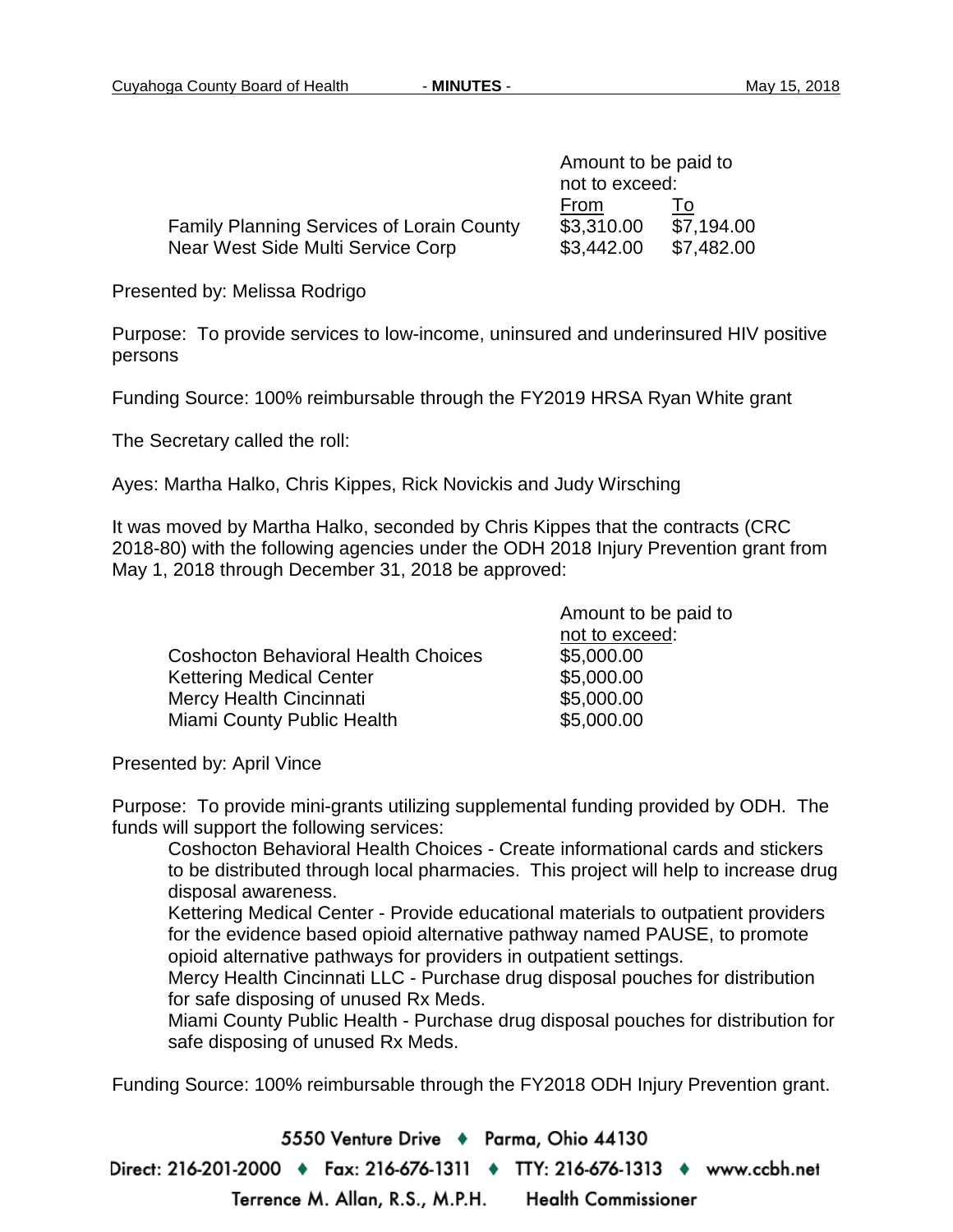The Secretary called the roll:

Ayes: Martha Halko, Chris Kippes, Rick Novickis and Judy Wirsching

Revenue Generating Agreements up to \$25,000.00

None

**Contract Rescissions** 

None

**Other Business** 

Public Comment - N/A.

Thereupon, it was moved by Chris Kippes, seconded by Judy Wirsching, that the following Motion be adopted:

BE IT RESOLVED that the meeting be adjourned at 1:51 p.m.

The Secretary called the roll:

Ayes: Martha Halko, Chris Kippes, Rick Novickis and Judy Wirsching

**Committee Chair** 

Clerk

5550 Venture Drive + Parma, Ohio 44130 Direct: 216-201-2000 ♦ Fax: 216-676-1311 ♦ TTY: 216-676-1313 ♦ www.ccbh.net Terrence M. Allan, R.S., M.P.H. **Health Commissioner**